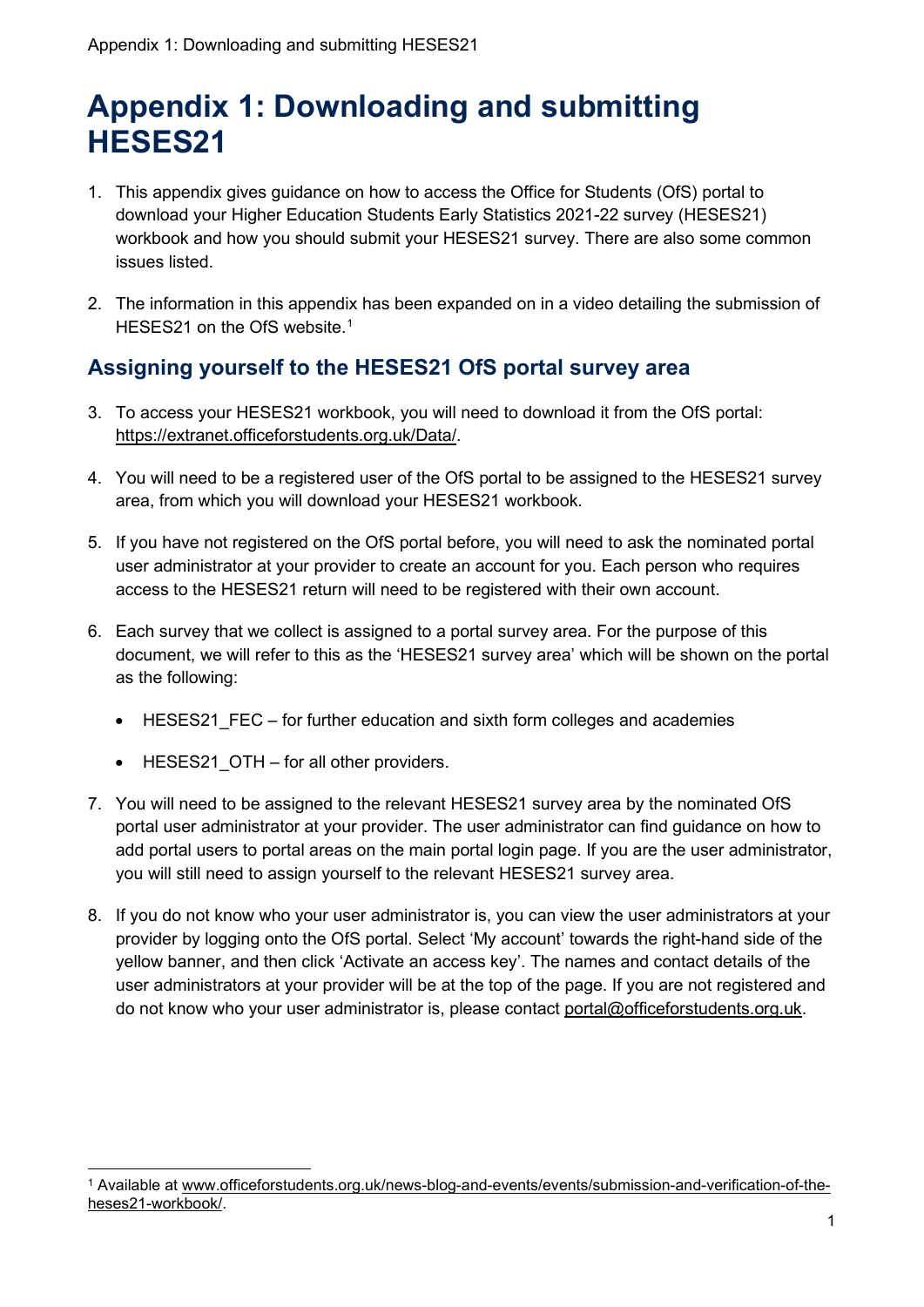## **Common issues with accessing the portal**

## **I cannot log in to the OfS portal**

- 9. If you receive an error message while trying to log in, you may be entering the wrong email address or password, or your account may be locked. Ensure that the email address you are using is correct, and then request a new password. You will be sent a new password, which you will be asked to change when you log in. You can also ask your user administrator to reset your password.
- 10. If this new password does not grant you access, it is likely that your account is locked. Contact your user administrator, who can unlock your account for you. It is advisable that you also request a password change at the same time. If you or your user administrator have any problems, please contact [portal@officeforstudents.org.uk.](mailto:portal@officeforstudents.org.uk)
- **The HESES21 survey area has not appeared on my login page even after I have been assigned to it**
- 11. Once you have been assigned to a survey, you may need to log out and then log back in to the portal for the survey to appear under 'Home'.

## **Downloading your HESES21 workbook**

- 12. Once you have been assigned to the HESES21 survey area, log in to the OfS portal and you will see a link for the HESES21 survey under the 'Home' section. This link will take you to the HESES21 survey.
- 13. To download the HESES21 workbook, click on the 'Download' button. You will receive a zipped file which will contain your HESES21 workbook. You may need to unzip the file before accessing the workbook. You may also need to click on 'Enable editing' on the yellow banner if it appears on your screen when you open your workbook. You can download this empty workbook as many times as required.
- 14. Save the workbook to a memorable location on your computer. If there are any issues with downloading your workbook, please contact us at [portal@officeforstudents.org.uk](mailto:portal@officeforstudents.org.uk)**.**

## **Completing your HESES21 workbook**

- 15. HESES21 is provided as an Excel workbook with the file extension '.xlsx'. You should not attempt to alter the format of the worksheets by adding or deleting columns or rows. Only cells where data is required should be edited. The workbook is protected to ensure that the data submitted is accurate and is only entered into the relevant cells. Worksheets contain information critical to accurate loading of the data; it is essential that this is preserved. We will refuse to accept any workbooks which have been unprotected or tampered with.
- 16. We recommend that you **do not copy and paste data** into your workbook, as this can cause formatting issues. If you do copy and paste and cells become locked, you will need to download the workbook again (please see paragraph 19 below). If you wish to copy and paste data, ensure that you use the 'paste values' option instead. This will not copy the formatting of the data you are pasting and will preserve the formatting of the workbook.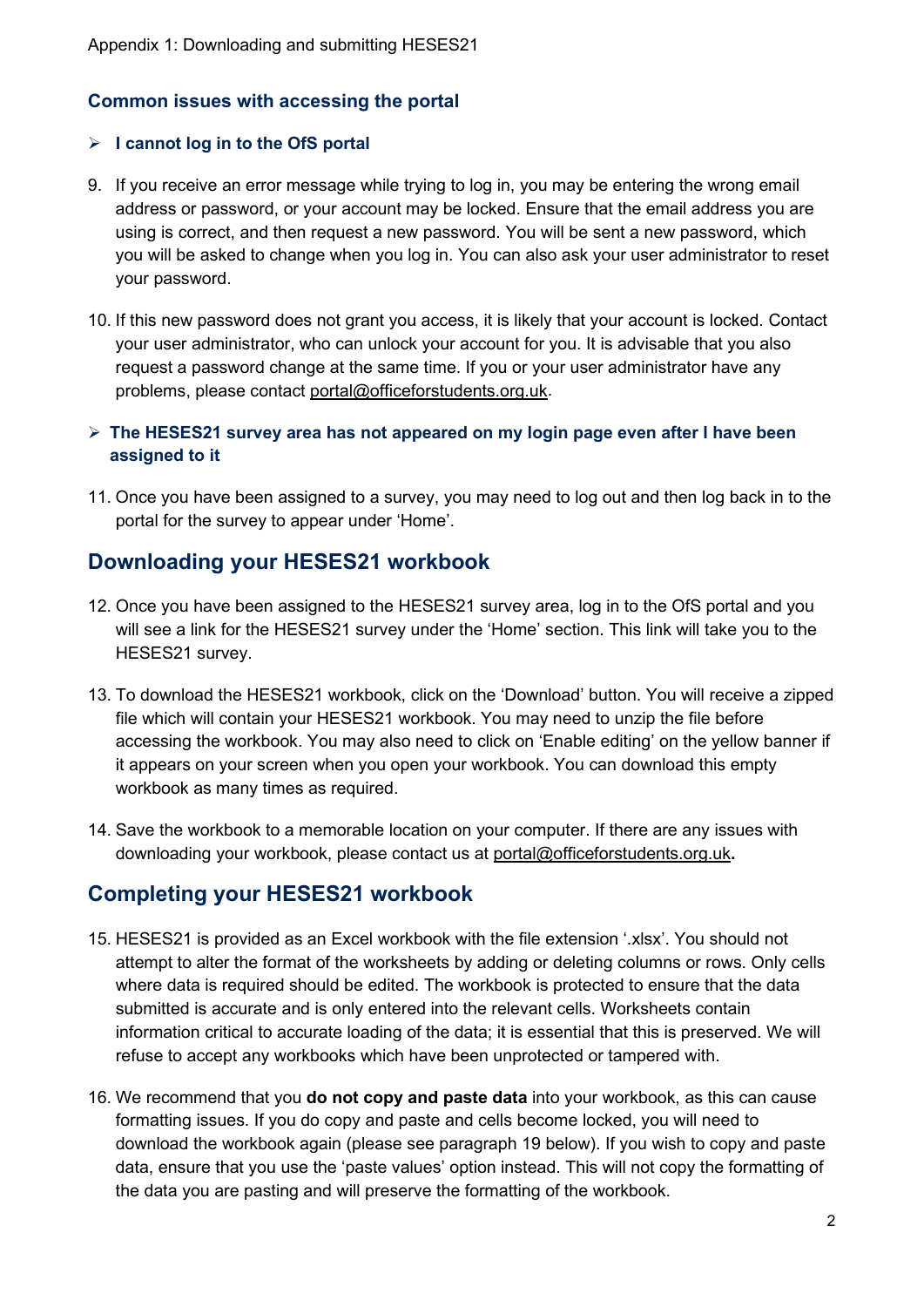17. For more information on how to complete your HESES21 workbook, see the document 'Completing the HESES21 workbook', available at [www.officeforstudents.org.uk/data-and](https://www.officeforstudents.org.uk/data-and-analysis/data-collection/heses/)[analysis/data-collection/heses/.](https://www.officeforstudents.org.uk/data-and-analysis/data-collection/heses/)

## **Common issues while completing the HESES21 workbook**

#### **The workbook is slow to process when I enter information**

18. As the workbook contains a lot of information, there may be times when it may appear slow to process information that has been entered. Please be patient when you are completing the workbook; the workbook will process the information. You can speed up the processing time by closing any other Excel workbooks you have open.

## **A cell has locked after I have copied and pasted data into it**

19. Unfortunately, if you have copied and pasted data into the workbook without using the 'paste values' option, you will not be able to unlock any cells that may have become locked. You will need to download another empty workbook from the portal and start again.

## **Uploading your HESES21 workbook**

- 20. Once you have completed the HESES21 return, you will need to submit the workbook to the HESES21 survey area on the OfS portal. You should ensure that the following checks are met otherwise the workbook may not upload successfully:
	- your workbook has not been saved with the setting that displays zero values as blanks
	- links to other spreadsheets are removed
	- only one worksheet is selected when the completed workbook is uploaded
	- the workbook is **not** zipped.
- 21. Submit the workbook as follows:
	- a. Navigate to the HESES21 survey on the OfS portal
	- b. Click on the 'Upload' button
	- c. Browse for your HESES21 workbook which is saved in your memorable location
	- d. Click 'Upload'
	- e. The workbook may take some time to upload if the portal is busy. The page will automatically refresh to show if your file is waiting to be processed, being processed, or has completed successfully
	- f. Check below the status bar for the log of your submission. The 'Outcome' will display as a 'Success' if there are no issues with the uploaded workbook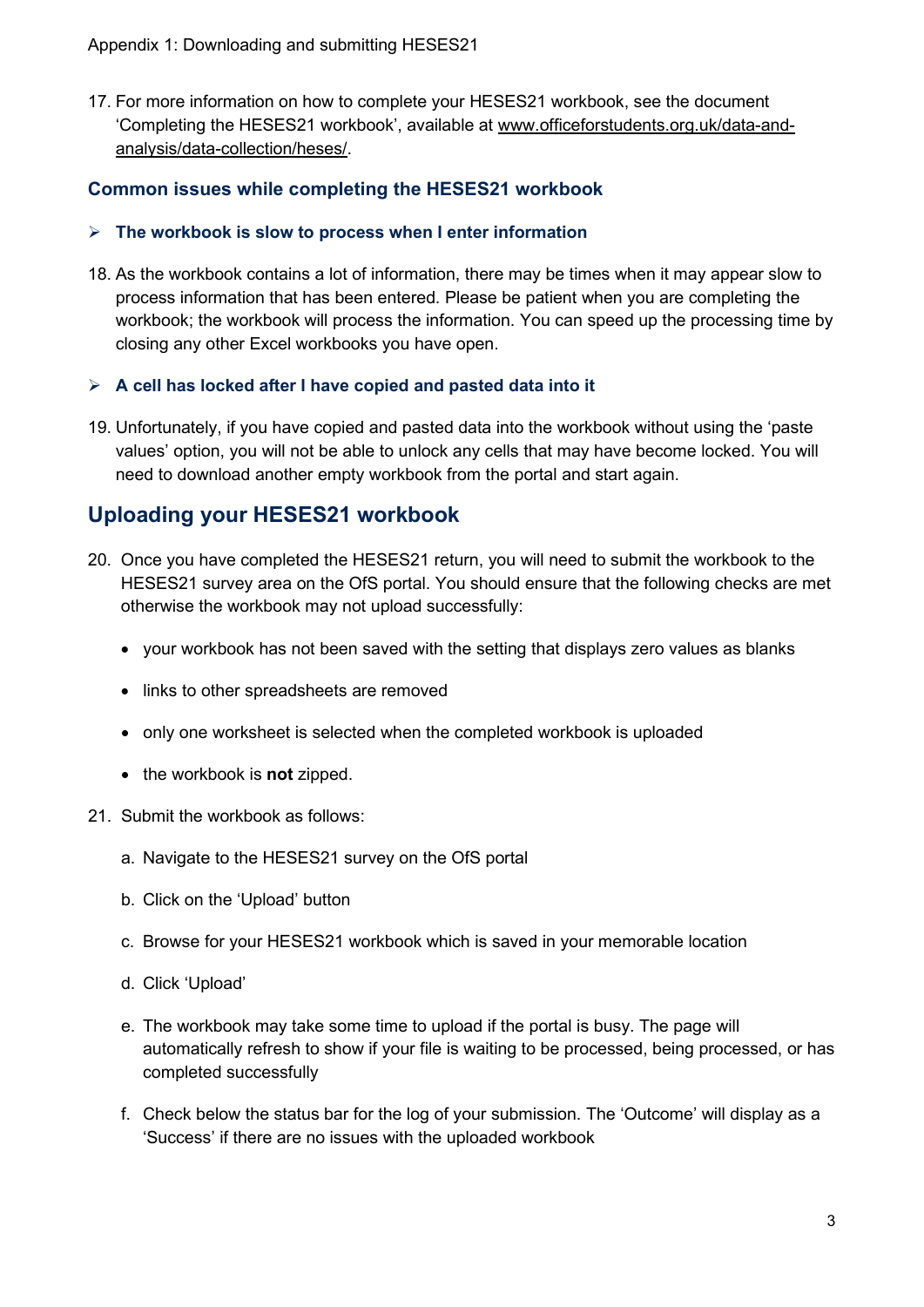- g. Check the 'Comments' to see if your workbook is valid and has successfully uploaded. See below for a description of some of the messages that may appear.
- 22. Once you have successfully submitted your workbook, check the results package by clicking on the 'Results' button. The results package contains the workbook that you have submitted, which has now been processed. This workbook will display the date submitted and the submission number that we have assigned to it.
- 23. Completed workbooks can be uploaded any number of times until the deadline for submissions, when we will take the latest uploaded version as the final version for submission. The deadline dates are:
	- for further education and sixth form colleges and academies: **noon on 11 November 2021**
	- for all other providers: **noon on 9 December 2021**.
- 24. Any workbook uploaded before the census date will need to be resubmitted after the census date. The census dates for HESES21 are as follows:
	- for further education and sixth form colleges and academies: **1 November 2021**
	- for all other providers: **1 December 2021**.
- 25. After the submission deadline, the portal process will automatically become the amendments process and the results package will no longer be available. To get a copy of your latest processed workbook you will need to click on the 'Download' button.

## **Common issues while uploading the HESES21 workbook**

## **My workbook contains validation errors**

26. See Appendix 2 of the HESES21 guidance for descriptions of validation errors. You will still be able to upload your workbook if it is invalid, but we will **not** accept it as a submission. Once you have uploaded your workbook, download the results package. The workbook will contain an additional 'Validation' sheet, which will detail the specific validation errors.

## **My workbook contains credibility warnings**

27. See Appendix 3 of the HESES21 guidance for descriptions of credibility warnings. You will still be able to upload your workbook if there are warnings; however, these will be queried during the data verification process. We strongly recommend that you send in explanations for any warnings with your submission, by emailing them to [dataverification@officeforstudents.org.uk.](mailto:dataverification@officeforstudents.org.uk) This will shorten the data verification process.

## **The 'Comments' section of the OfS portal shows validation errors**

28. Your workbook is invalid. The results workbook will contain an additional 'Validation' sheet, which will detail the specific validation errors. We will not accept any workbooks with validation errors.